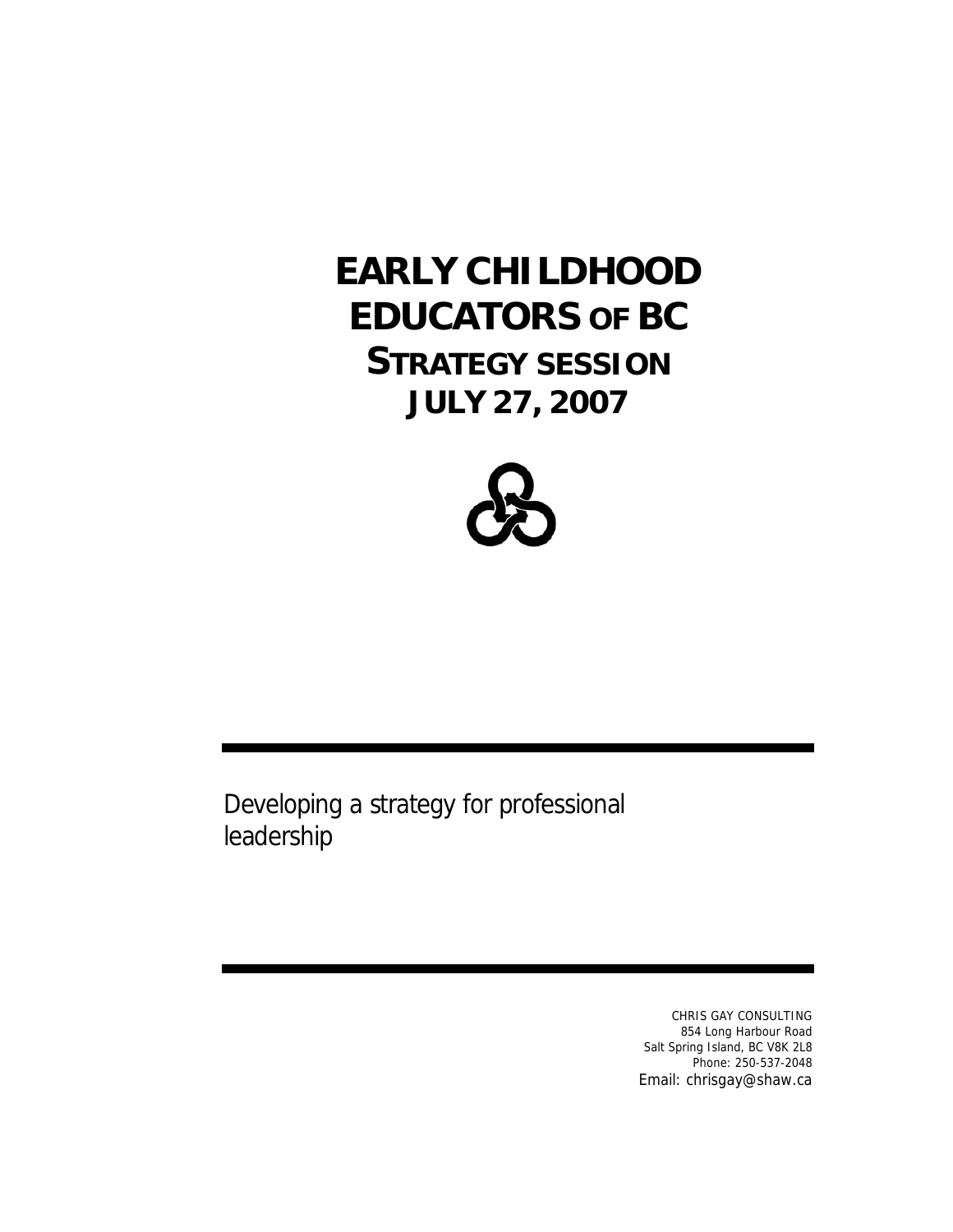# Table of Contents

| <b>SETTING THE CONTEXT</b>  | 2              |  |
|-----------------------------|----------------|--|
| The Circle                  | $\overline{2}$ |  |
| Professional Asset Building | 3              |  |
| <b>OPENING THE SPACE</b>    | 3              |  |
| <b>MOVING FORWARD</b>       | 4              |  |
| <b>CONCLUSION</b>           | 7              |  |
| <b>APPENDIX</b>             | 8              |  |
| Appendix A                  | 8              |  |
| Appendix B                  | 10             |  |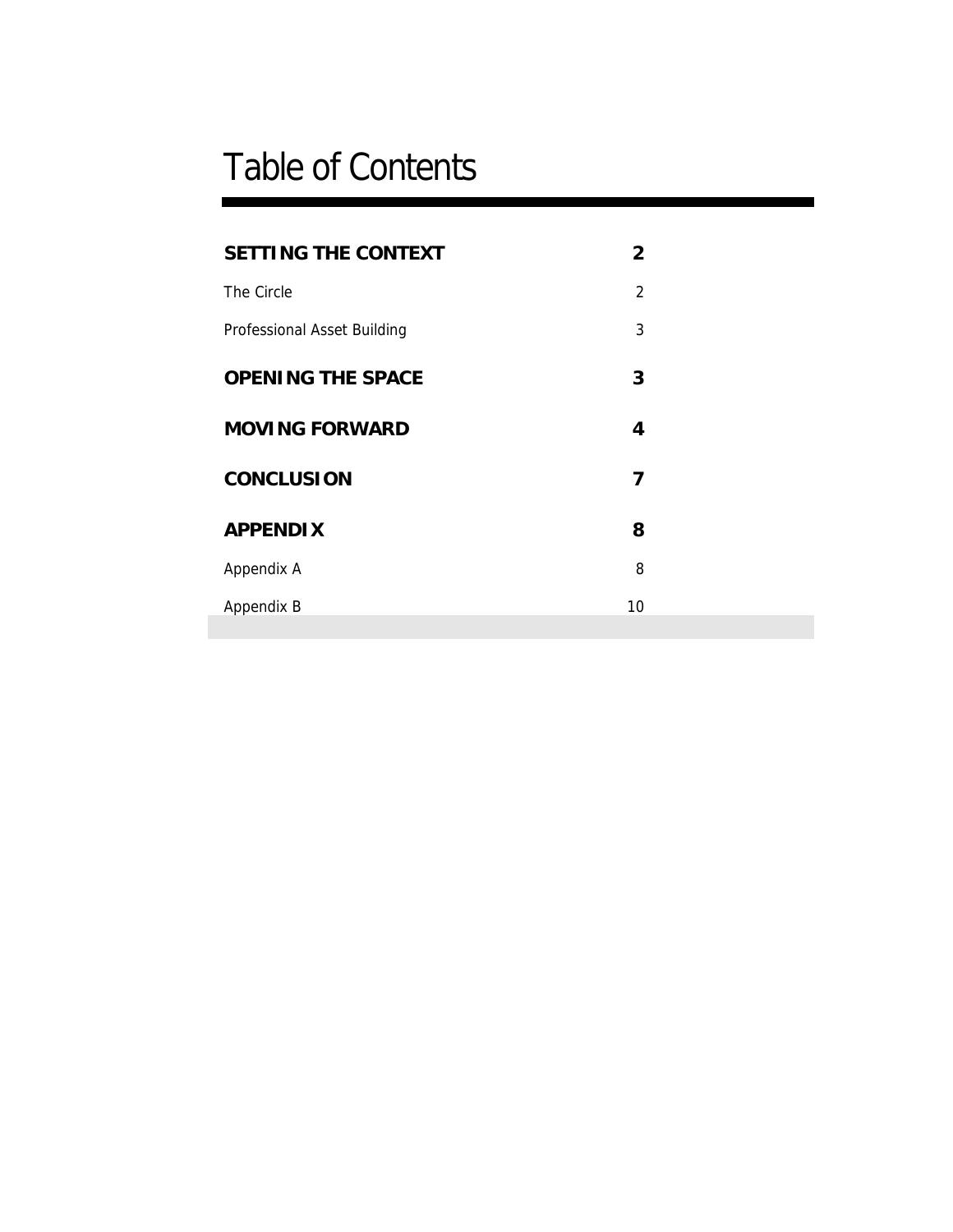## **Executive Summary**

The Early Childhood Educators of BC (ECEBC) held a strategic planning session on Friday July 27, 2007 to examine professional leadership in the field both from an individual and a societal impact perspective.

Through an inclusive and collaborative model, the group responded to an open statement, 'To ensure professional leadership is embodied within the early childhood education (ECE) field, we need to pay attention to . . .' thus formulating up to 60 agenda items for further discussion. This report provides a transcription of over 20 dialogue sessions on key topic areas from the agenda.

Key actions that arose from the planning session includes: ECEBC will build a strategic professional leadership plan; ECEBC will revisit what has been done around professionalism, do a scan currently, build and move forward; and ECEBC will ensure that professional development opportunities are comprehensive and strategic.

ECEBC has the task of ensuring a strategic plan is developed and there was universal commitment from participants to be a voice back in their home communities.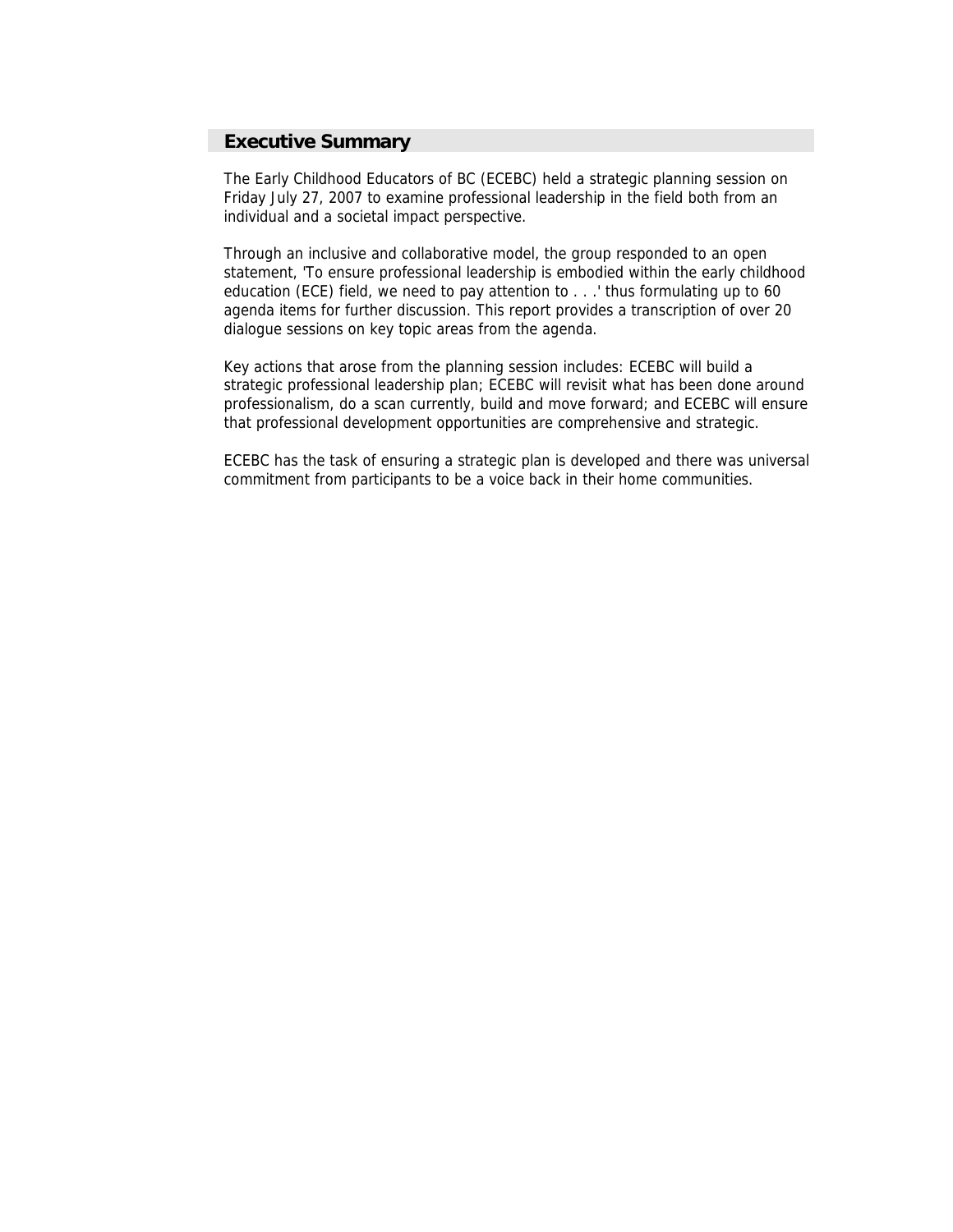## ECEBC Strategy Session

## Developing a strategy for professional leadership

## **Setting the Context**

The Early Childhood Educators of BC (ECEBC) have entered into a funding agreement with Vancity Community Foundation with \$2 million in funding from the Ministry of Children and Family Development. The dollars are to be used for professional development. Due to this opportunity, ECEBC held a strategic planning session on Friday July 27, 2007 with over thirty-five leaders and activists in the early childhood community. The goal was to examine professional leadership in the field both from an individual and a societal impact perspective.

The day was conducted in large and small interactive circles designed through a group alliance that supported:

- Small group discussions
- Openness to all perspectives
- A responsibility to be heard, have a voice and to listen
- An increased understanding of each other's similarities and differences and the assumptions that are made
- A responsibility to take the day's learning and spirit back to individual communities
- An awareness and appreciation of the expertise around the circle

During introductions, participants summarized what was alive in them professionally, which alternatively became the foundation for building professional leadership in all:

- Authenticity
- **Passion**
- **Congruence**
- Humour
- Personal and professional balance

#### **The Circle – Black Elk (quoted in Calling the Circle by Christina Baldwin, p 80)**

Everything the Power of the World does is done in a circle. The sky is round, and I have heard that the Earth is round like a ball, and so are all the stars. The wind, in its greatest power, whirls. Birds make their nests in circles, For theirs is the same religion as ours. The sun comes forth and goes down again in a circle. The moon does the same, and both are round. Even the seasons form a great circle in their changing, And always come back again to where they were. The life of a (person) is a circle from childhood to childhood, And so it is in everything where power moves.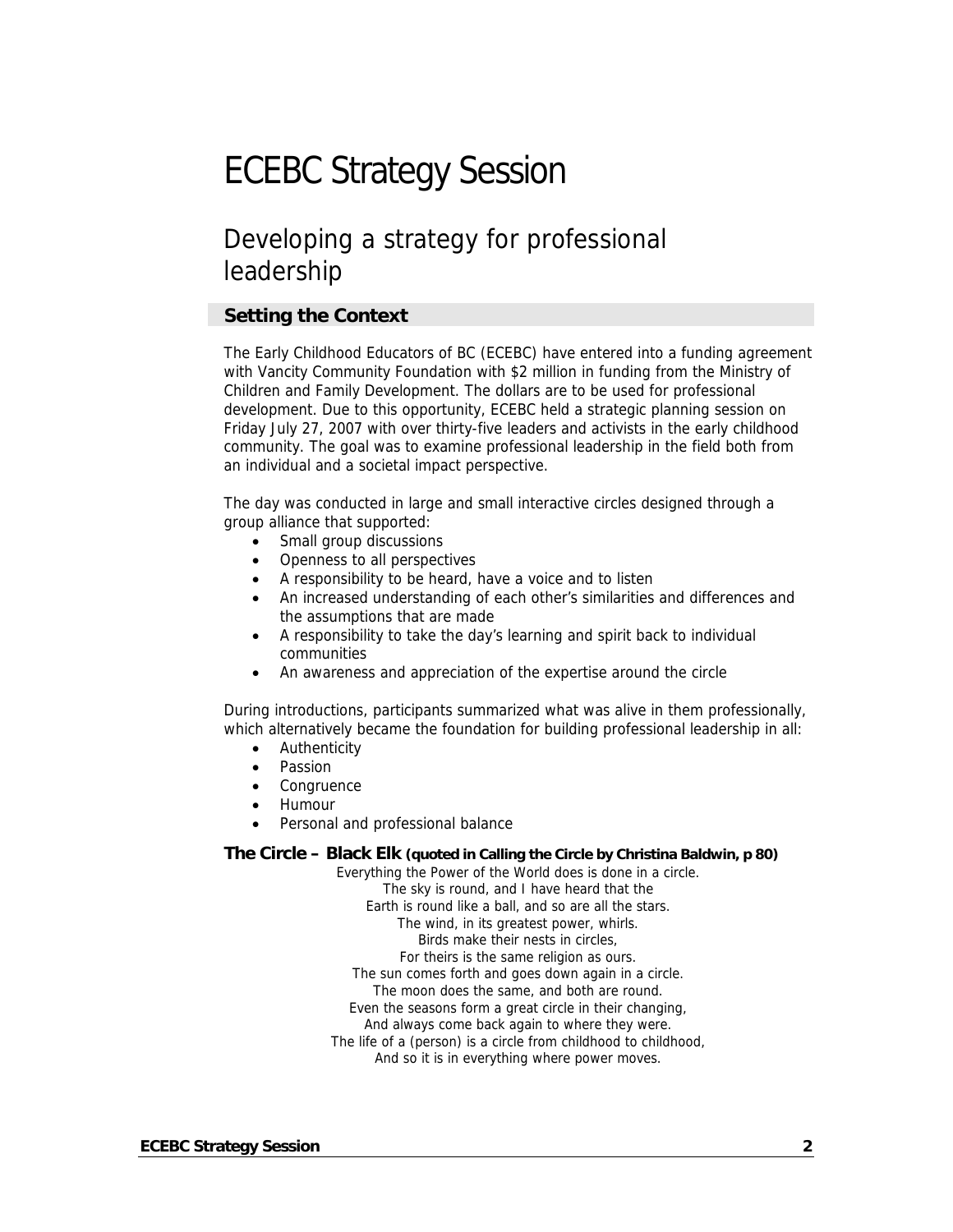#### **Professional Asset Building**

Participants had an opportunity to explore building the assets of early childhood educators through an experiential activity based on a model developed in Alaska called 'Helping Kids Succeed – Alaskan Style' [www.alaskaice.org](http://www.alaskaice.org/)

An early childhood educator's professional fullness was considered using balloons. Each participant endeavored to keep their balloon away from risks such as low wages, long hours, no respect, and lack of professional development, minimal education and increased expectations. It was discovered that the fuller the balloon, the higher it would go; that it is easier to keep one's balloon afloat if the ground is not constantly shifting underneath; and that it is easier to keep one's balloon afloat with creativity and support.

The group then designed a large 'dream catcher' made up of key people in an early childhood educator's life – strong leaders and supervisors, collaborative colleagues, dynamic learning opportunities, community networks, a professional association. All these and more contributed to building the professional assets of an early childhood educator such as:

- Positive communication
- **Motivation**
- Power to plan and make decisions
- Honesty
- **Creativity**

#### **You can discover more about a person in an hour of play than in a year of conversation. – Plato**

## **Opening the Space**

The group was left to ponder what was required in the field to strengthen early childhood educators so s/he would feel empowered, motivated, creative, and engaged – so s/he would discover the leader potential within him and herself. Through an inclusive and collaborative model, the group responded to a leading statement, thus formulating up to 60 agenda items for further discussion. See **Appendix A** on page 8.

Ultimately the group broke into twenty-one in-depth discussion groups. The proceedings from those dialogue sessions are transcribed in **Appendix B** on page 10.

## **Moving Forward**

The dialogue sessions were summarized within an **appreciative inquiry model** – building on strengths and the stories of what we know to be true. The group was facilitated to define what it wants more of and to work in that direction, rather than dwelling on deficits. A synopsis is provided under the following four headings, Discovery, Dream, Define, and Destiny.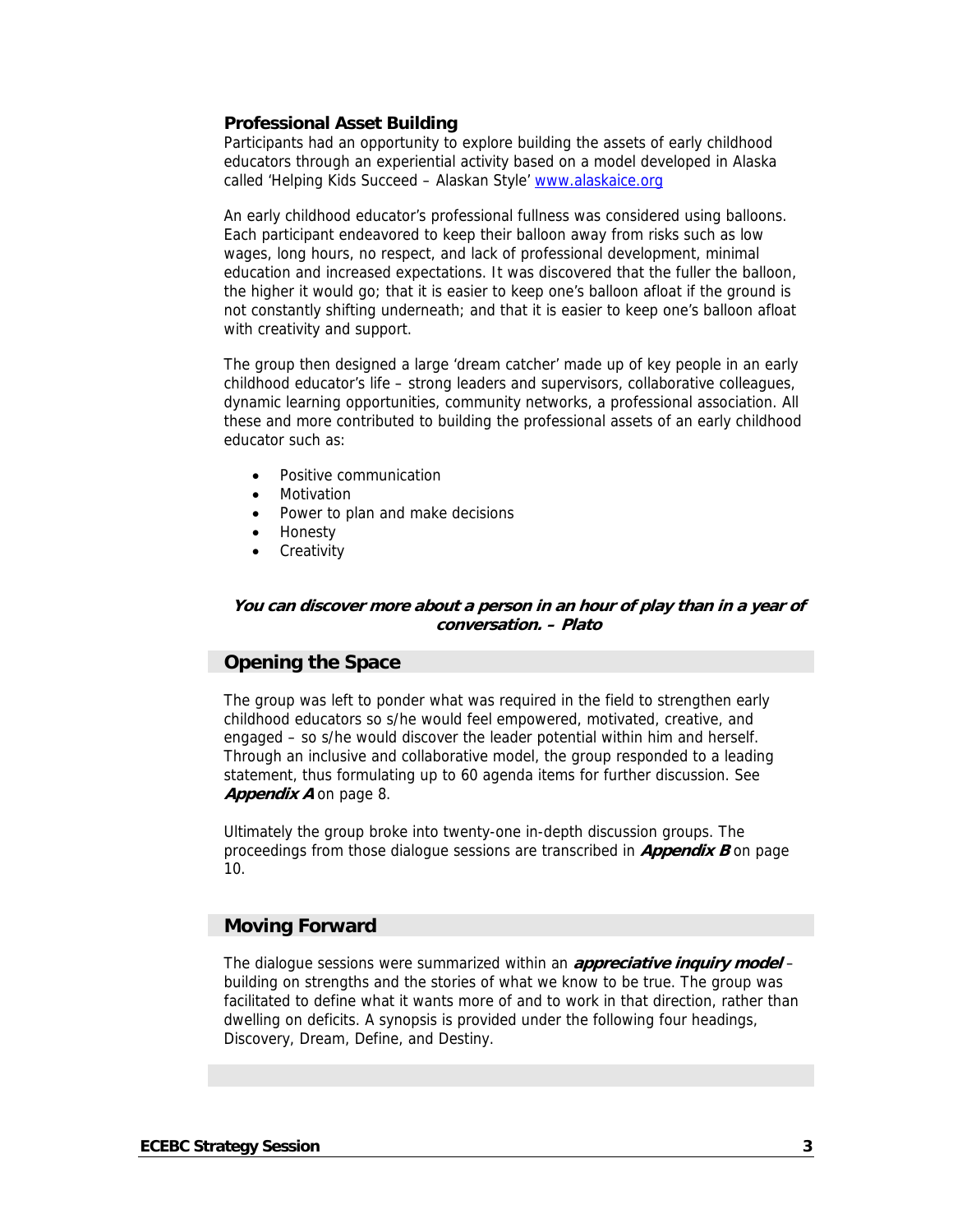## **DISCOVERY**

#### **What we are and what we learned**

- Issues are the same for us regardless of where we come from
- Belonging and community
- **Affirmation**
- Strength clear, know what we want and where we can go
- More depth to our discussions
- We think we are diverse but we're not – we're not as inclusive as we should/could be
- Validation that we are energetic, vital, intelligent people
- Work cross-sectors
- Look at field critically and recognize we need to do things differently
- Back to the future don't need to reinvent – look at work we have done
- Passion is still there and it is validating that there are others to carry on
- There are real divides there is more to learn so we can move forward inclusively

## **DREAM**

## **About what we could be**

- Confident and proud to be ECEs
- Well paid
- Engrained forever in good, appropriate public policy
- College of ECE is established
- ECEBC will find a way to use the money and resources to deepen the analysis and gain new information and inform/feed practice
- Nurturing and angry at the same time
- Move from words to ACTION
- Be recognized and valued
- ECEBC is realistic and the tasks are 'doable' in the face of high expectations
- ECEBC fosters a culture of professionalism and leadership
- Equal partnership at all tables for all
- ECEBC and the sector at large are invited to the 'table' without having to fight to get there
- Find a way to recruit and retain the best and the brightest
- ECEBC has a presence in every community in BC
- ECEBC works in partnership cross sectors to get rid of the division we have discovered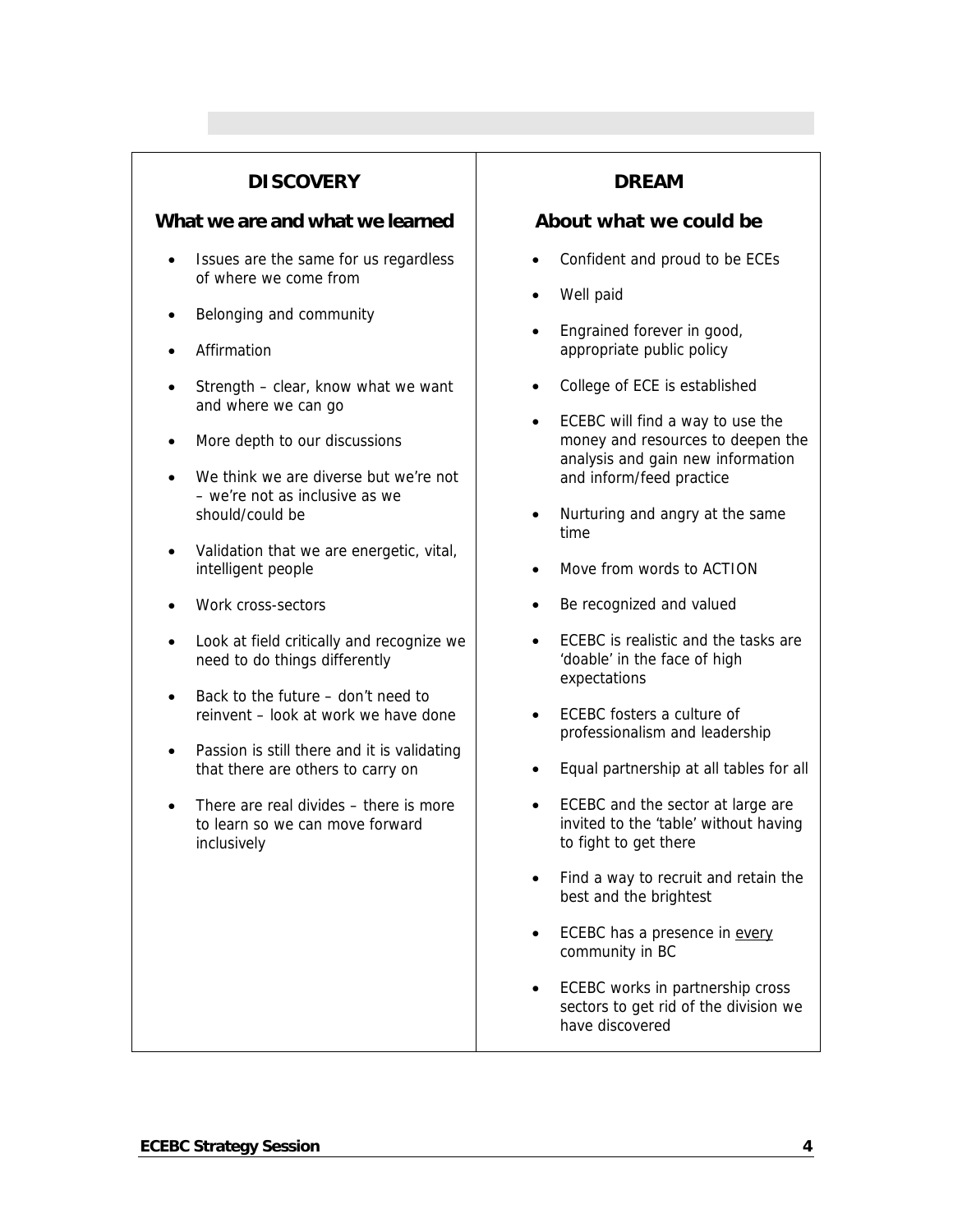## **DEFINE**

## **The ideals most talked about**

- A consistent message about what an ECE is across the province
- Moving from vocational training mode to an educational mode in both pre and post service
- Thinking and acting in inclusive ways
- Leadership as a concept is not limited to creating a 'leader' but to finding the leadership potential to unfold from within
- Personal health in a holistic way is a fundamental building block to professional health
- Critical reflection of practice
- Power of mentorship
- Paint the vision rather than whining
- Quality to promote public trust and be reflective and act on it
- Surface, expose and not tolerate the disconnects
- We like spider webs better than ladders – non-hierarchical
- Need a new government
- Hold the past and learn from it
- Need an overall provincial communication strategy

## **DESTINY**

## **Commitments and Actions**

#### **Actions that fall within the guidelines and mandate of ECEBC are identified by – ECEBC.**

- 1. Define the guiding principles of a professional leadership initiative - **ECEBC**
- 2. ECEBC builds a strategic professional leadership plan - **ECEBC**
- 3. Develop a communication and marketing strategy regarding the ECE profession - **ECEBC**
- 4. Revisit what has been done around professionalism, do a scan currently, build and move forward – **ECEBC**
- 5. Ensure that professional development is comprehensive and strategic and not just one offs - **ECEBC**
- 6. Support the capacity of the sector to an internal and external dialogue on what is a professional identity and profile of ECEs - **ECEBC**
- 7. Define what we mean by the terms profession, professional, professional leadership, professionalization – **ECEBC**
- 8. Leverage partners that exist so a professional leadership initiative is not done in isolation – **ECEBC**
- 9. Leverage what exists in the postsecondary sector and partner - **ECEBC**
- 10. Determine what the money is for and what it is not for and what ECEBC has control over and what it doesn't have control over – **ECEBC**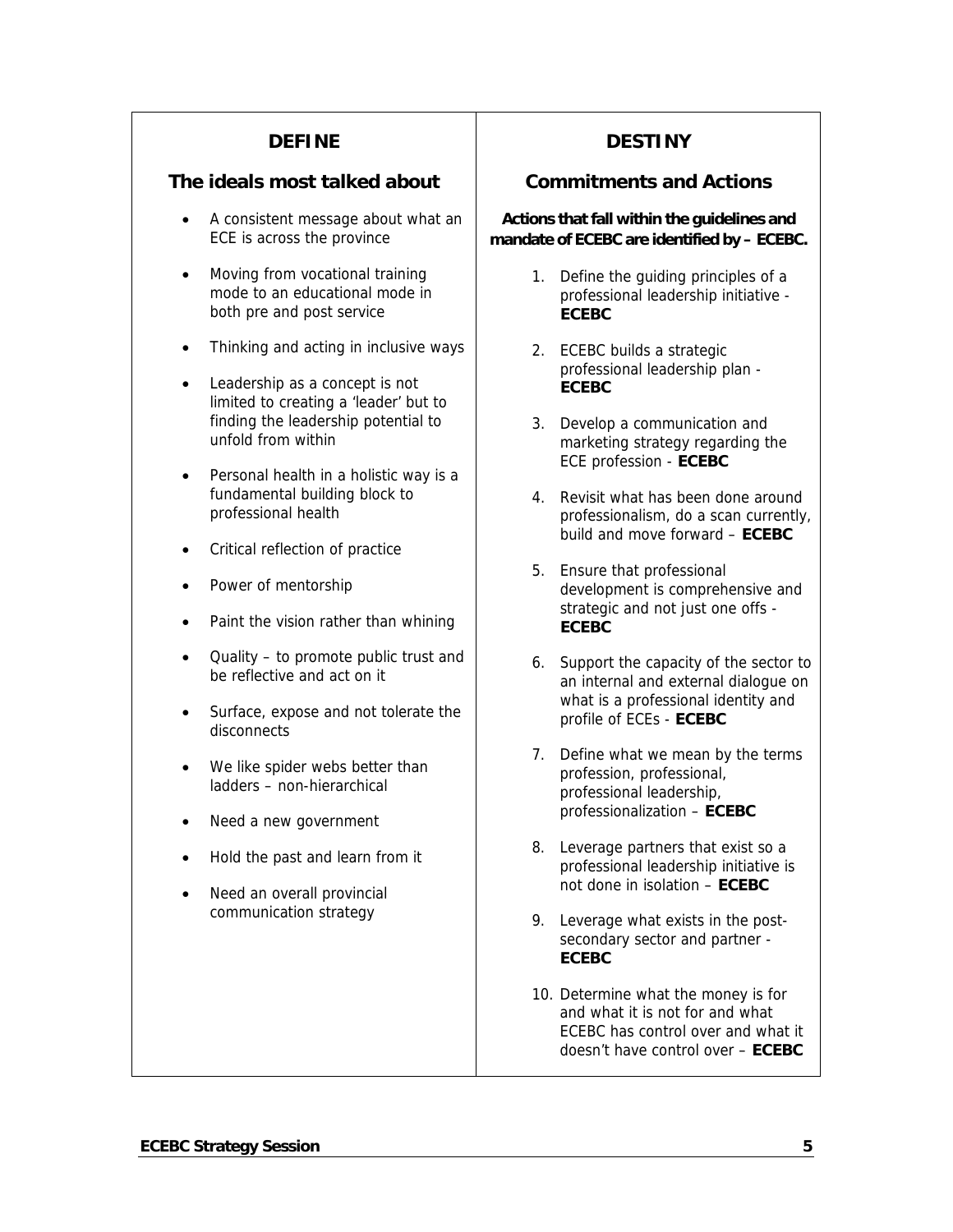| The actions that fall under other<br>jurisdictions are followed by the word<br>- OTHER.                                                 |
|-----------------------------------------------------------------------------------------------------------------------------------------|
| 11. Advocacy articulates our vision and<br>responds to policies and issues in a<br>proactive action-oriented way -<br><b>OTHER</b>      |
| 12. Education for ECE that builds on<br>what was taken before and moves<br>an FCF forward - <b>OTHER</b>                                |
| 13. Sustain, encourage meaningful<br>dialogue on cultural diversity and<br>create partnerships with the<br>Aboriginal community - OTHER |
| 14. Research how to meet educational<br>needs of rural communities -<br><b>OTHER</b>                                                    |
| 15. Define who we are talking about<br>when we talk about someone who is<br>an ECE - OTHER                                              |

ECEBC has reviewed the actions and commitments identified on July 27, 2007. Actions that fall within the guidelines and mandate of ECEBC are identified by – ECEBC. The actions that fall under other jurisdictions are followed by the word – OTHER.

The word OTHER implies that ECEBC will bring the actions forward to appropriate partners and/or tables, assuming a leadership role in defining next steps in the implementation of a professional leadership initiative for early childhood educators in BC. OTHER also implies that though the actions are important, they have a lesser priority within the current project plan on strategic professional leadership that ECEBC is currently developing.

ECEBC will provide a summary of the strategic planning session along with a project plan and timelines in the fall ECEBC Journal and other relevant publications within the early childhood sector. A communication plan will be contained within the project plan.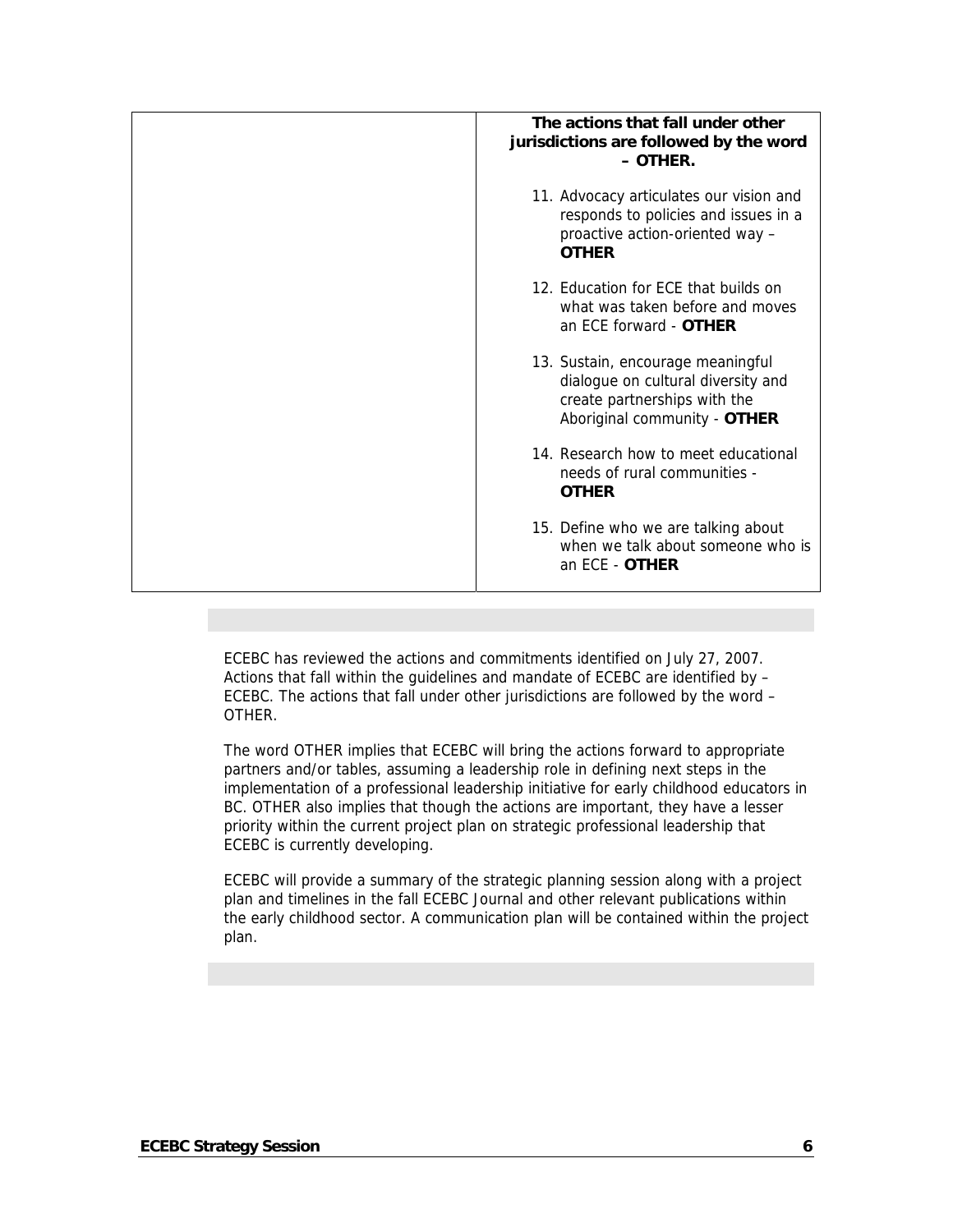## **Conclusion**

The process for the day identified that there is even greater potential if we use the creative energy of a group of people. The planning session was a microcosm of what potentially exists within teams in childcare settings across the province and in a larger capacity within the childcare community as a whole. In order to affect change, planning needs to have a strategic focus. With ECEBC's leadership and the willingness of so many early childhood leaders and activists to come together on July  $27<sup>th</sup>$ , participants devoted a day to stretching their thinking through creative and interactive techniques. ECEBC has the task of ensuring a strategic plan is developed and there was universal commitment from participants to be a voice back in their home communities.

In order to make this process work there are two things that must be known:

- 1. Where we are today, and
- 2. Where we want to be tomorrow.

ECEBC's strategy session paid attention to those 2 main items, which assisted participants in creating the beginning of a professional leadership vision for tomorrow. It is up to all members of the early childhood community to make decisions everyday that will bring that vision to reality.

#### **Be the change that you want to see in the world. – Mohandas Ghandi**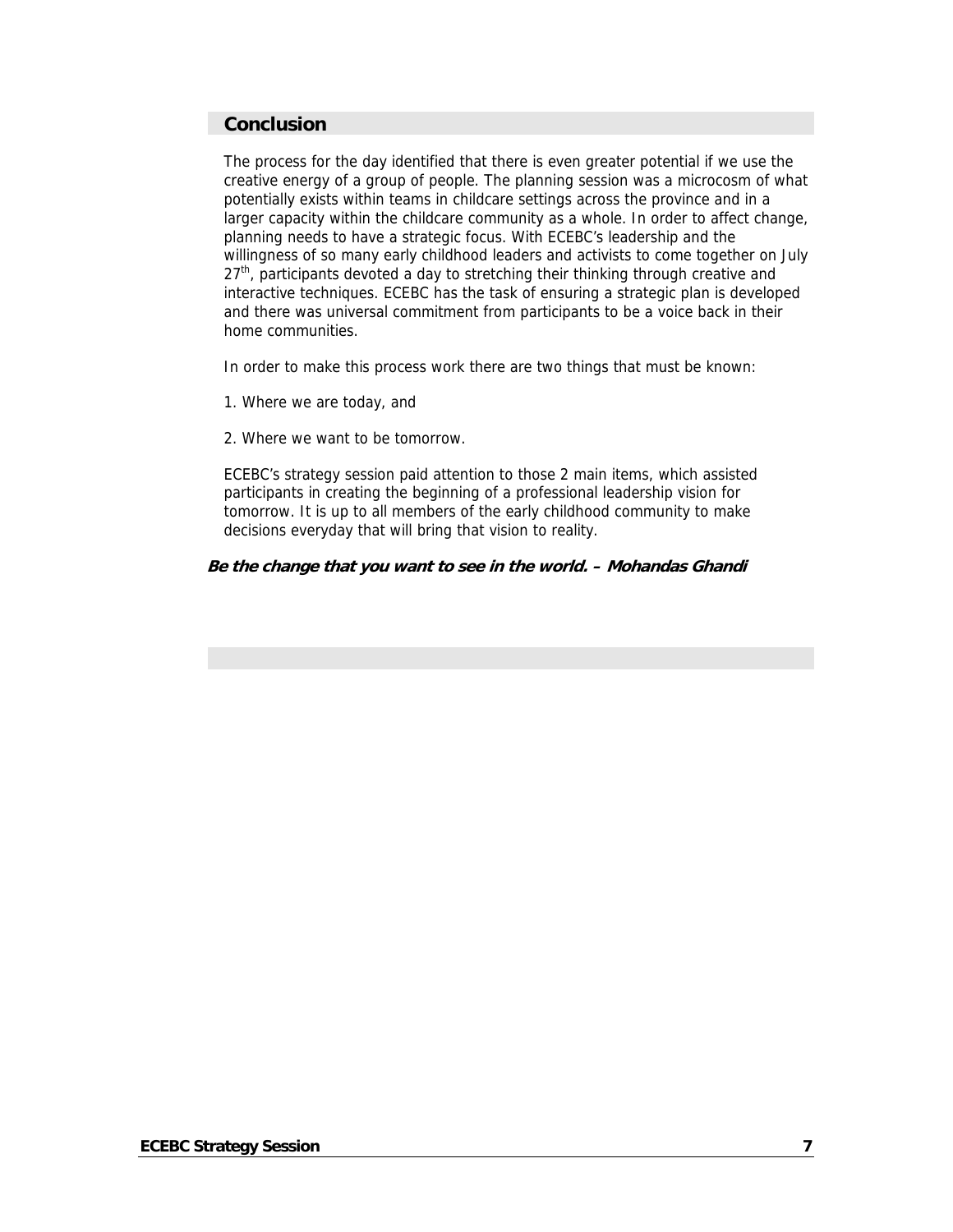## **Appendix**

#### **Appendix A**

#### **Creating the Agenda**

In response to the following open statement agenda items were proposed.

#### **To ensure professional leadership is embodied within the early childhood education (ECE) field, we need to pay attention to . . .**

- Seemingly endless capacity of the sector to make do
- Mentorship in community which leaders to leadership
- Explore the developmental stages of ECEs (Lillian Katz)
- Wages and working conditions
- Reflection on everyday practice embedded in everyday practice
- Barriers geographical, population density, centre size, access to colleagues
- Set solutions and be proactive as opposed to reactive to our field
- Accessible language
- Empowerment for our front line
- Your own leadership skills and women's ways of knowing and defining leadership
- Political and ideological agenda that says child care is a family affair
- Mentoring relationships
- Transferable ECE skills and new additional skills acquired
- Regulation of the profession
- Women's work and roles as defined in our culture
- The success of other sectors especially other women's sectors such as teaching and nursing
- The goals of  $ECE is$  it all about the children?
- Existing projects and reports that are pertinent to today's issues
- Informing and educating about what is provincial advocacy and where/who/how does it in local communities
- Systemic, concrete, sustained, recognized training and credentials
- How parents perceive ECEs as a resource in the ECE environment
- Early childhood collaborative, respectful process
- Generational transfer of collective leadership
- Alliances and ones not previously considered
- Marketing and articulating the ECE professional pre and post secondary training
- Professional identity
- A diversity of voices
- Affordable and meaningful professional development
- Who is in the ECE sector (i.e. child care, related ECE occupations)
- How leadership is defined in other fields
- How we acknowledge those who demonstrate leadership
- Reconsider our whole role of working with parents and how to develop real partnerships
- Respect and support our colleagues in all streams of ECE
- Model and support risk taking
- Educational levels and adequate time for preparation for work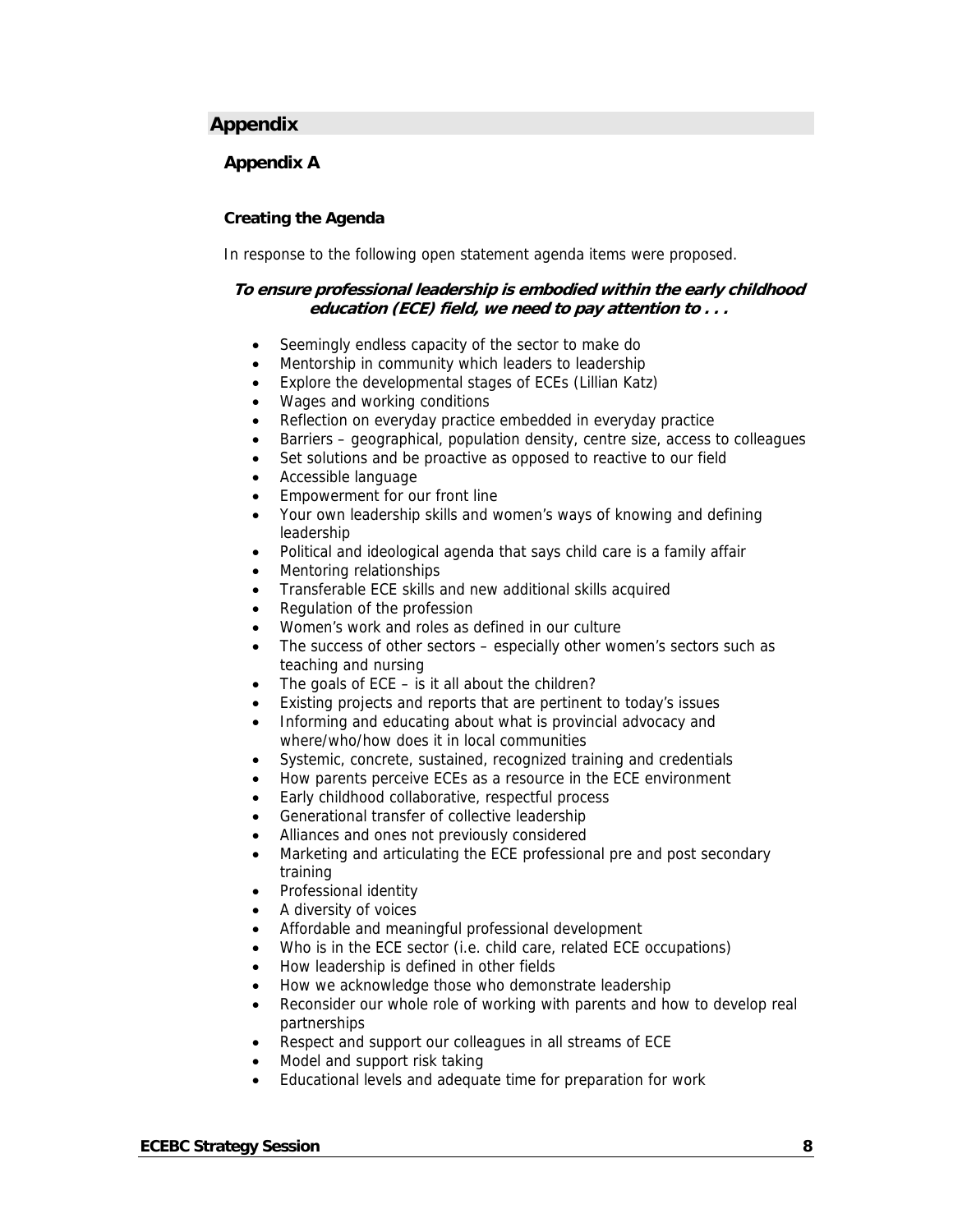- A national child care plan
- The value of quality ECE for children and families
- The disconnect between expressed and demonstrated value
- The fragmentation that exists in the field
- The disconnection between words and actions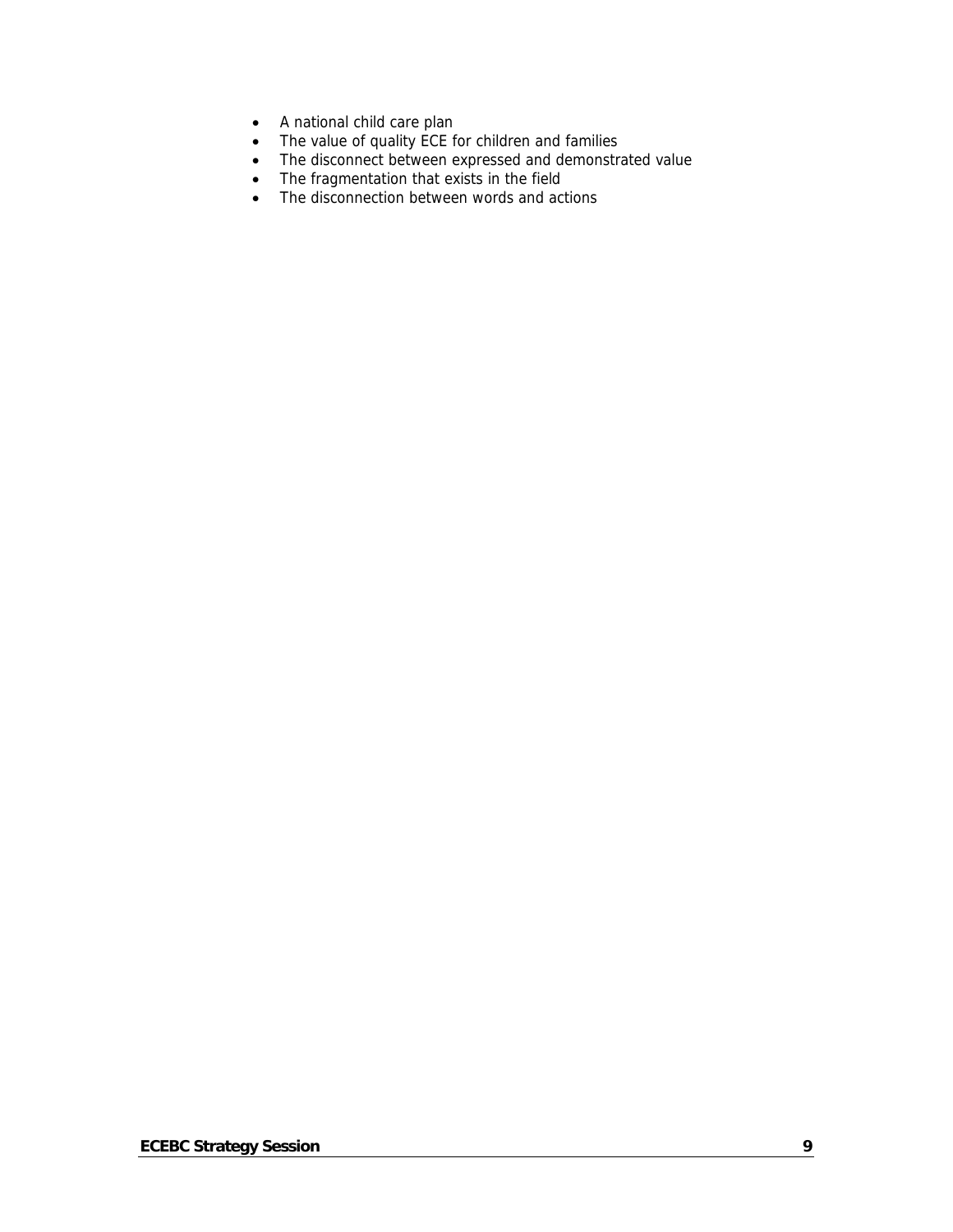## **Appendix B**

#### **Twenty-One Transcribed Dialogue Sessions**

TOPIC/ISSUE: Respect and support our colleagues in all streams of ECE

#### SOULTIONS:

- A. Two examples of what we are doing right on this issue.
	- Invited WCFCCA to attend this day.
	- Efforts are being made to collaborate across the sectors. We encourage this to continue.
- B. Two examples of how we could still improve on this issue
	- Recognize that quality comes in all shapes, sizes and environments
	- Home-based, centre-based, not for profit, and profit centres be treated equally  $=$ equally accountable centres
	- **Work more collaboratively in presenting training**

#### TOPIC/ISSUE:

Systemic, concrete, recognized training and credential

- C. Two examples of what we are doing right on this issue.
	- The Training Strategy Project (TSP) of the Child Care Human Resource Sector Council provides us with contemporary, pan-Canadian research and recommendations
	- Gathering all the examples (small or one off as they may be) where we are making progress – e.g. CAP College moving to a Degree – centres that have initiated self-study and best practice linkages with colleagues
- D. Two examples of how we could still improve on this issue.
	- Move our field from a vocational to an educational classification
	- Plan Professional Development during work hours with staff/sub coverage rather than making do with evening and weekend activities
	- Model after Toronto programs where there are clusters, pedagogues, networks, etc. for support and use the money to offer on site support
	- Spread the word that **'leadership is the gateway to quality in programs'**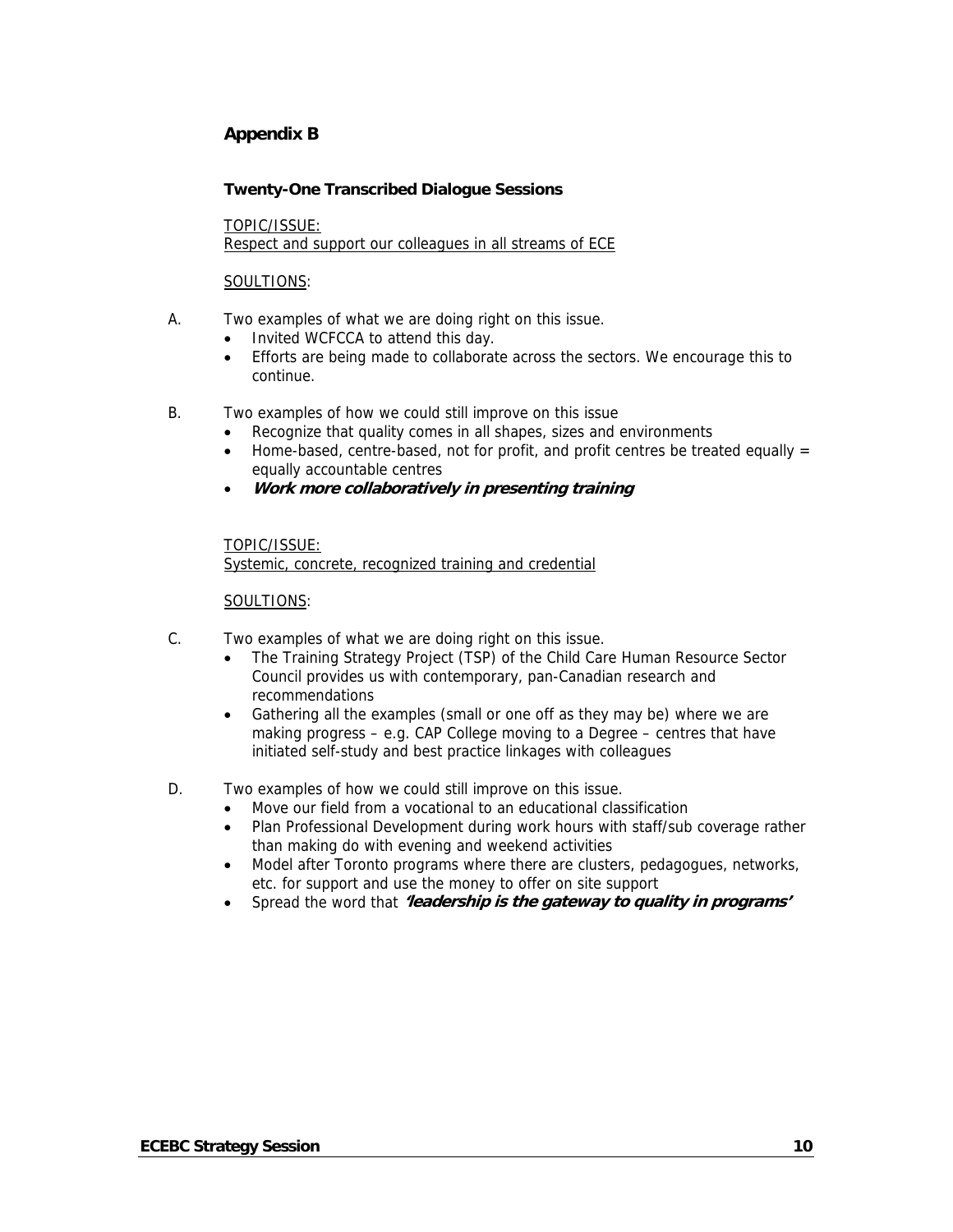#### TOPIC/ISSUE: Alliances and those not previously considered

#### SOULTIONS:

- E. Two examples of what we are doing right on this issue.
	- Everyone has the same information
	- When cuts announced strength of alliances really showed across the board voices were raised
- F. Two examples of how we could still improve on this issue.
	- Need for independent voice and leadership
	- Making it real on the ground for child care staff how they're working and what they are doing
	- Strengthening local chapters
	- Communication make comparison to building the public education system

#### TOPIC/ISSUE:

Regulating the profession – College of ECEs – criteria for entrance to field, guide standards regarding training, professional ethics, discipline, define an early childhood educator; use the title ECE (name protection), public recognition

#### SOULTIONS:

- G. Two examples of what we are doing right on this issue.
	- Already have defined what we want and submitted a proposal with 2 strong options for models
	- The proposal has been accepted by other professions within the Health Professions Council – the only problem was the 'fit' of ECEs with health practitioners
- H. Two examples of how we could still improve on this issue.
	- Review what was done (look to other countries and provinces), update and make recommendations for options (e.g. go back to Health Professions or look at the Education, Social Services Union)
	- Work on the negative environment of the government vis a vis 'political will'
	- Get actual numbers of ECEs in B.C.
	- **The real barrier present government is de-regulating rather than regulating so political will is an issue**

#### TOPIC/ISSUE: Marketing/articulating the ECE profession pre and post secondary

- I. Two examples of what we are doing right on this issue.
	- Nothing provided in this area
- J. Two examples of how we could still improve on this issue.
	- Model the example of life long learning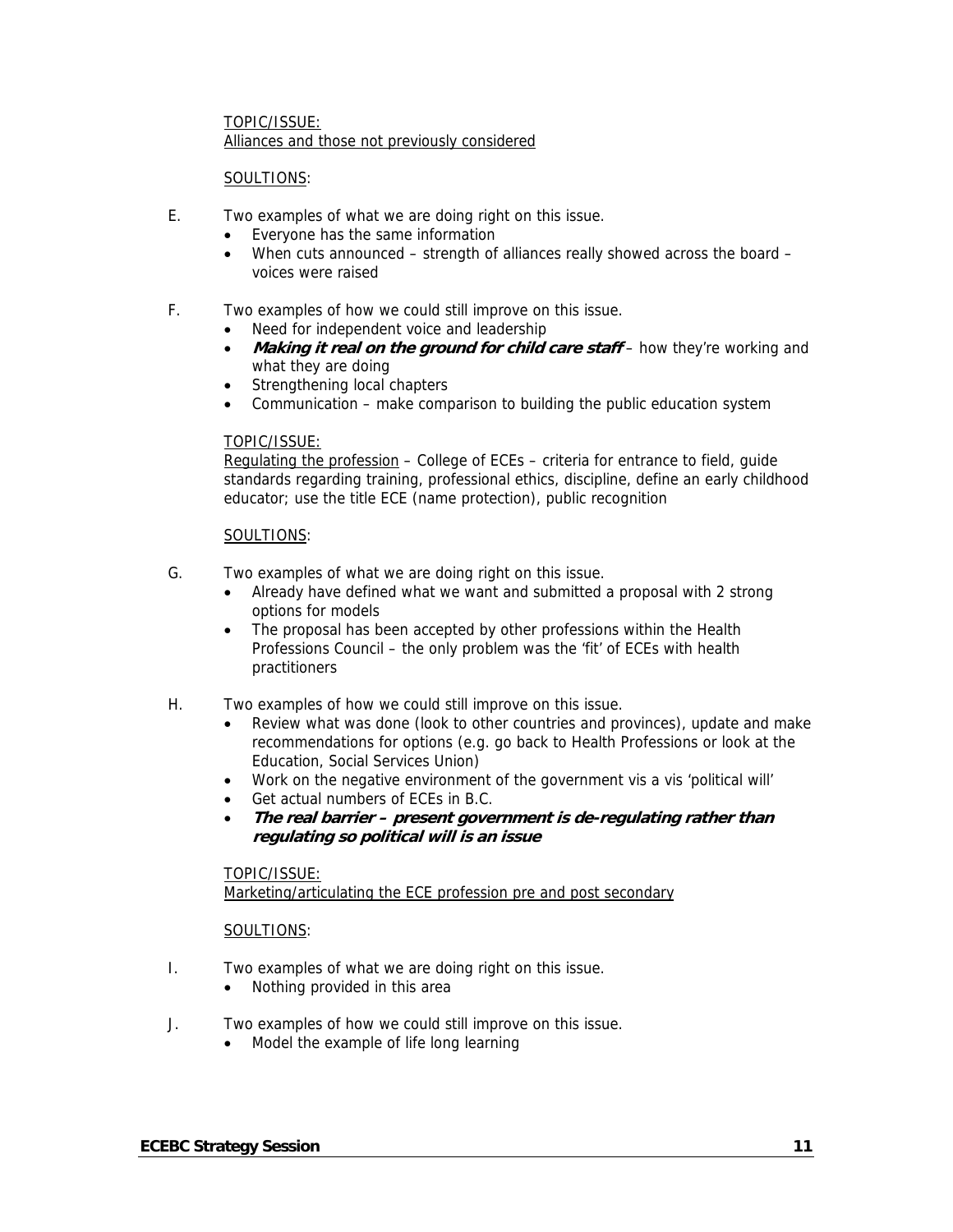- Continue to articulate that the ECE field needs those who are strong emotionally and physically and able to take time to self-reflect
- Market to show what is happening in centres i.e. real learning

#### TOPIC/ISSUE: Provincial advocacy – connect with community

#### SOULTIONS:

- K. Two examples of what we are doing right on this issue.
	- 28 communities expressed selves to government
	- Level of mobilization in the province took leadership roles
	- Coming of age
	- Kamloops: speak on city hall helped to organize for other events involved in the community
	- **Advocacy is part of professional development** need to articulate practice, network
- L. Two examples of how we could still improve on this issue.
	- Regional experiences move to provincial sharing a generational movement
	- Let's get angry
	- Take professional identity to community social marketing needed
	- Local advocacy to describe job/profession long term, sustained way to develop these skills for field (skills = advocacy, articulation, education)
	- Deconstruct advocacy issues finding a public voice

#### TOPIC/ISSUE: Empowerment of the front line workers

- M. Two examples of what we are doing right on this issue.
	- Providing supports and networking via membership with ECEBC and newsletter
	- Providing annual conference/training/networking and specific Aboriginal resources to support ECEs in providing quality culturally appropriate care
	- Advocacy at provincial and national levels
- N. Two examples of how we could still improve on this issue.
	- **Embrace all sectors and frontline ECE programs and services equally**
	- Stronger partnerships and collaboration
	- Recognize and respect and support unique challenges of all child care sectors (including Aboriginal)
	- Develop mentorship and leadership resources for future leaders
	- Recruit and develop leaders
	- Invest in education and quality care
	- Empower frontline workers in dialogue and advocacy
	- Raise the profile of profession
	- Need to shift in how society values children and family
	- Good public policy that values young children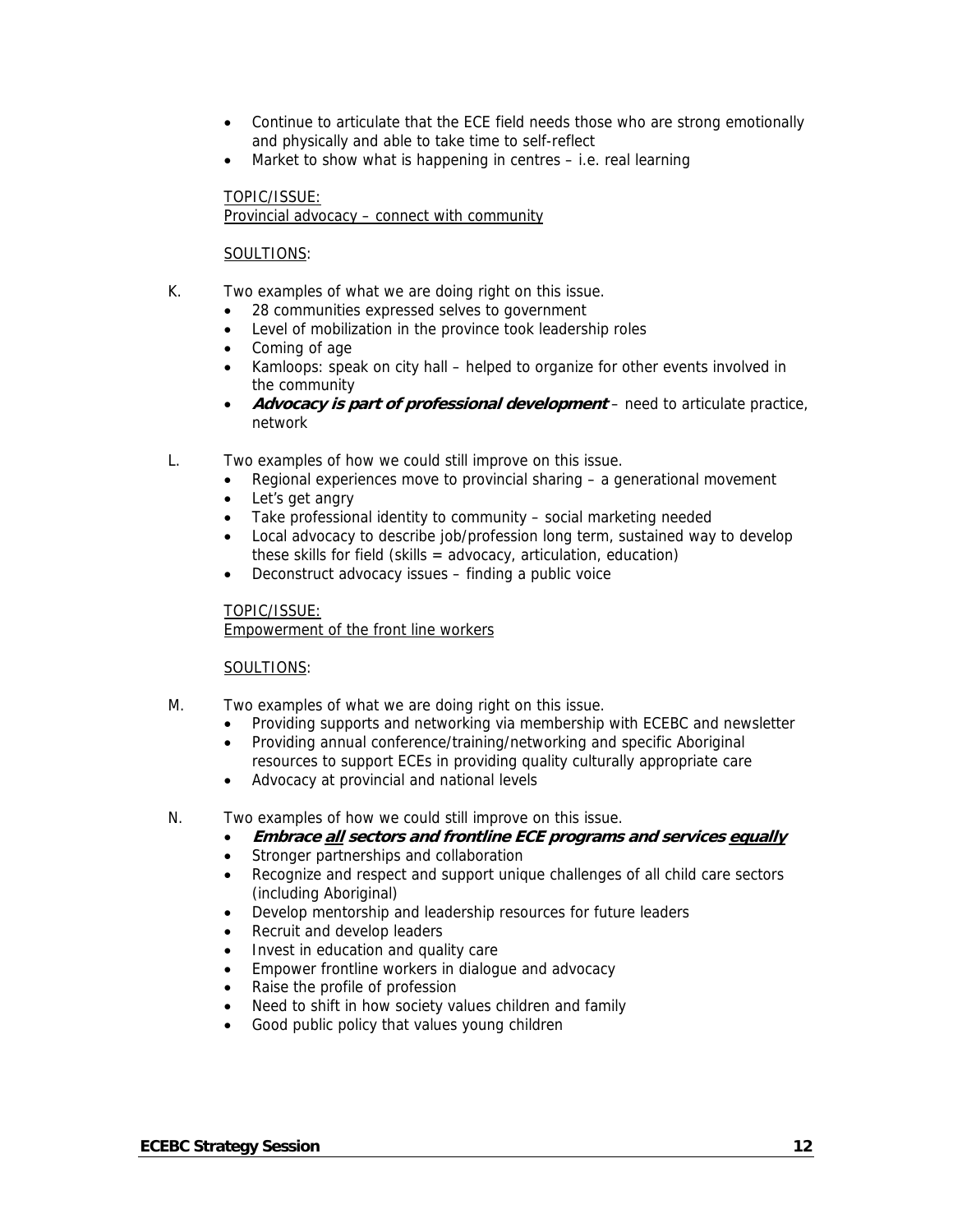#### TOPIC/ISSUE:

Disconnect between words and actions – the disconnect between reality and public policy

#### SOULTIONS:

- O. Two examples of what we are doing right on this issue.
	- Information from the Coalition and Advocacy forum, ECEBC is clarifying
	- **We're tenacious we're keeping up the fight we're still here**
- P. Two examples of how we could still improve on this issue.
	- More public education regarding supporting families (i.e. working parents versus stay at home parents)
	- ECEBC's message could be quality experience whether the parent is working or not working – the missing piece is supporting families who use child care
	- Imagine a community that . . .
	- Speak proudly about what we do marketing or communication strategy (every letter you sign has your letters after it)
	- **We need to market ourselves, be confident, have pride in what we do**

#### TOPIC/ISSUE: Critical reflection in everyday practice

- Q. Two examples of what we are doing right on this issue.
	- Realize it's important general awareness
	- We need to realize we should engage
	- Need to develop critical thinking skills curiosity
	- Difficult to engage in critical reflection it's a struggle . . . it can be devastating
	- Willingness to critique self need to collaborate in reflection
	- Challenging need mentors for educators and mentors need support invitation to become engaged is respectful
	- Reflection leads to common values reflection on image of the child
- R. Two examples of how we could still improve on this issue.
	- Practitioners need time and energy to reflect the disposition to listen and collaborate
	- Open to challenging each other dialogue that values uncertainty and uncomfortable-ness
	- Taken for granted terms of 'leadership' and 'professionalism' what assumptions are embedded?
	- **A good leader creates a climate for reflection**
	- Professionals as reflection on practice mindful awareness of your interaction and the ability to articulate that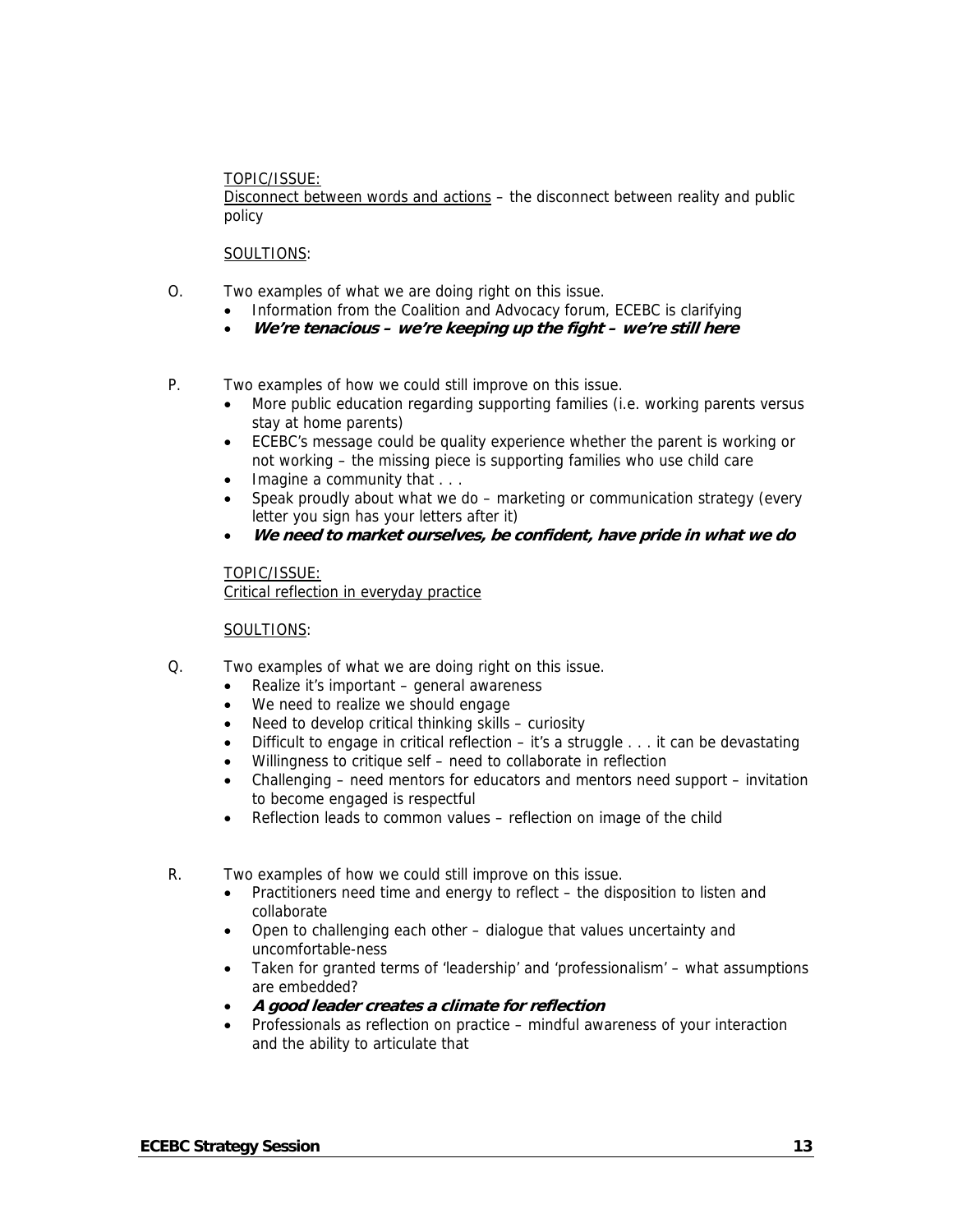- Different small groups discussing ideas reflection happening connect with each other to elevate the discussions
- Reggio Network 3years choose a book and discuss it together over a potluck – value fellowship and collegiality
- Could there be gook group discussions through ECEBC branches a dialogue with the book focusing the discussion
- **Reflection of everyday practice is part of professionalism**
- Create opportunities for reflection for profession time/space for deep discussion to unpack ideas
- People in the field are often entrenched need to pose questions in such a way as to not stop thinking – how to involve folks without defensiveness
- Create a climate of challenge
- Write about internal conflict a platform to express the conflict is there a 'truth' about children?
- Think about the child not a rule
- A good discussion point would be how to hold child development/psychology in the field? How does it carry us? Does it colonize our minds?
- Can't do critical reflection about practice without being involved in practice
- Build the capacity for reflection within the field
- Prescribed curriculum is given to us i.e. HOP do we allow this?

#### TOPIC/ISSUE: Professional identity

#### SOULTIONS:

- S. Two examples of what we are doing right on this issue.
	- Listening to each other in a broad sense to all parts of the sector (a beginning of collaboration)
	- Recognition by a larger group
	- We have a professional association, education and a special body of knowledge
- T. Two examples of how we could still improve on this issue.
	- **Identifying ourselves as professionals in a public marketing campaign**
	- Develop consistent messages that we can agree on and use in our communities
	- Marketing to the field
	- Look at the history of teachers
	- Create a network of ECEs
	- Partner with business to sponsor ads and working with community newspapers
	- Cards that identify qualities of ECE professionalism

#### TOPIC/ISSUE:

Our own history and learn from it to shape the future

- U. Two examples of what we are doing right on this issue.
	- A lot has been done efficient to bring it forward
	- We have the data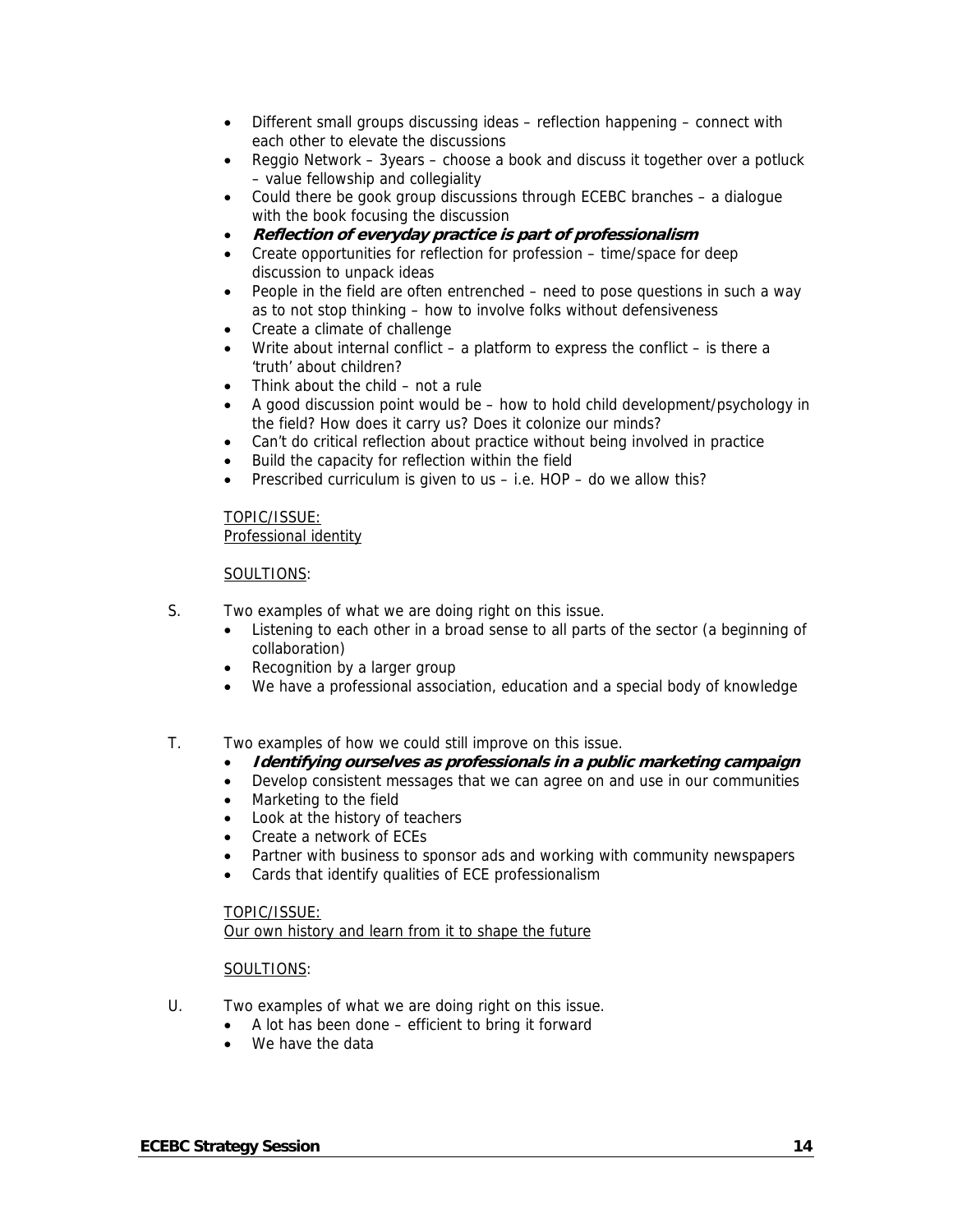- We have the professional association, the milestones and the socio-political milestones
- We have a library of resources developed at ECEBC
- **Make it a resolution of the board to preserve history as a top priority**
- V. Two examples of how we could still improve on this issue.
	- Develop and formalize a group of elders/council who are not on the board but are committed to work in the interest of the board and to bring a voice to the history
	- Students have limited exposure to history of the field in BC **make history useful, alive and relevant** – need a package pulled together for training programs, other jurisdictions, CCRRs, etc. (DVDV, PPT, written booklet)
	- The history of the professional organization is critical to the longevity of the association and use this as a marketing tool to grow ECEBC branches with an opportunity to build on local history – this is a generational transfer of collective leadership
	- Need the knowledge of ECE
	- Use 5 stages of guiding principle and embed history as a level of deeper education

TOPIC/ISSUE: Cultural diversity

#### SOULTIONS:

- W. Two examples of what we are doing right on this issue.
	- We need to critique our own understanding of cultural diversity
	- We haven't accepted diversity, even though we talk about it
	- We need to bring discussions around 'whiteness' within our ECE field what do we assume? – How is our field embedded in 'white' values?
- X. Two examples of how we could still improve on this issue.
	- ECEBC needs to engage First Nations and immigrant communities at the table
	- Acknowledge there are Aboriginal ECE communities that have voices
	- Invite them to the table
	- ECEBC need to support the kind of skills needed to work in Aboriginal child care
	- **Need to integrate Aboriginal knowledge into any training/professional development**
	- Positive example is BC Aboriginal Child Care Society's 'Aboriginal Early Learning Language Immersion Certificate'

#### TOPIC/ISSUE:

Political/ideological agenda that says that childcare is a family's failure

- Y. Two examples of what we are doing right on this issue.
	- Recent cuts to child care saw support expand to non-traditional advocates (e.g. mayors, council, Chamber of Commerce)
	- **'Functional' families that use child care are becoming visible**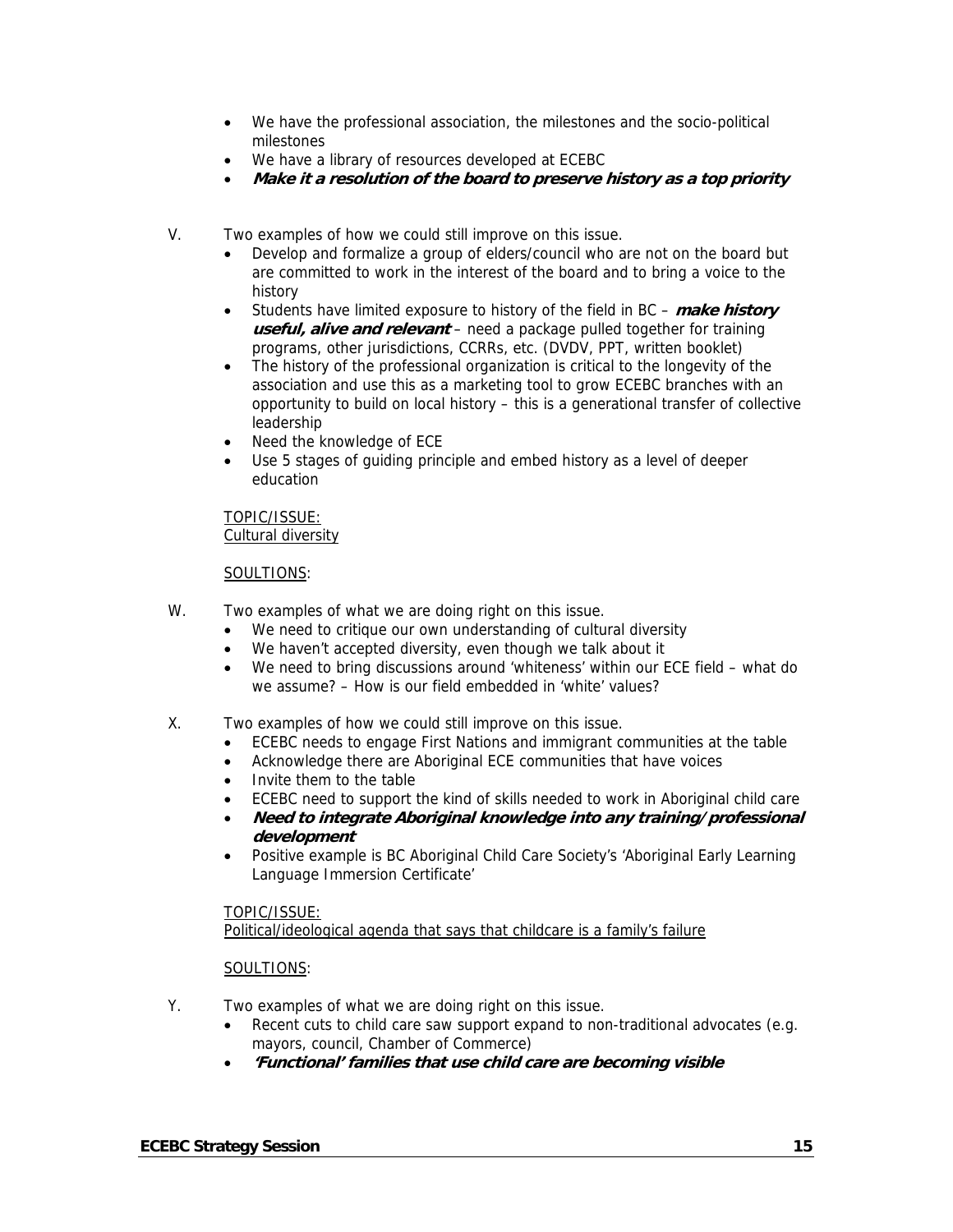- Z. Two examples of how we could still improve on this issue.
	- Capitalize on the current 'wave' regarding labour shortage the link to the economy
	- Addressing the fragmentation united voice
	- Mutual support/respect between parents for choices (stay at home and working parents)

TOPIC/ISSUE: Projects, initiatives and report that are pertinent

### SOULTIONS:

- AA. Two examples of what we are doing right on this issue.
	- There is a lot of research and we are building a strong Canadian research base so we don't need to reinvent the wheel
	- E.g. through the Child Care Human Resource Sector Council What's in a mane, Occupational standards, National Training Guidelines, BC Occupational Competencies Assessment Tool
	- Therefore, **we have so much to start with already**

### BB. Two examples of how we could still improve on this issue.

- Keeping history and research alive and flowing
- Making connections stronger and more visible in research, policy and practice
- **Use research finding to validate and affirm what we know anecdotally and make it meaningful for the field**
- ECEs need a self-regulating body (e.g. a College)
- A common framework that articulates our work
- Opportunities to stay current in knowledge and skills
- Challenge the field to articulate their professionalism
- A promotions program province wide for TV
- Infiltrating into other sectors to share our messages

#### TOPIC/ISSUE:

Women's work, culture, leadership style and relationship to ECE

- CC. Two examples of what we are doing right on this issue.
	- That we have, do and will hold onto the woman's culture and way of knowing of this sector
	- **Woman's culture and way of knowing is the source of our strength as well as a source of our problem**
- DD. Two examples of how we could still improve on this issue.
	- This way of knowing isn't articulated well and isn't understood there is too much emphasis on self-esteem and it isn't translating into quality
	- It's so wrong that nurturing isn't valued
	- By treating 'it' a an intuitive given there is an assumption that anyone can do it
	- We need to pull together and challenge each other to think at a professional level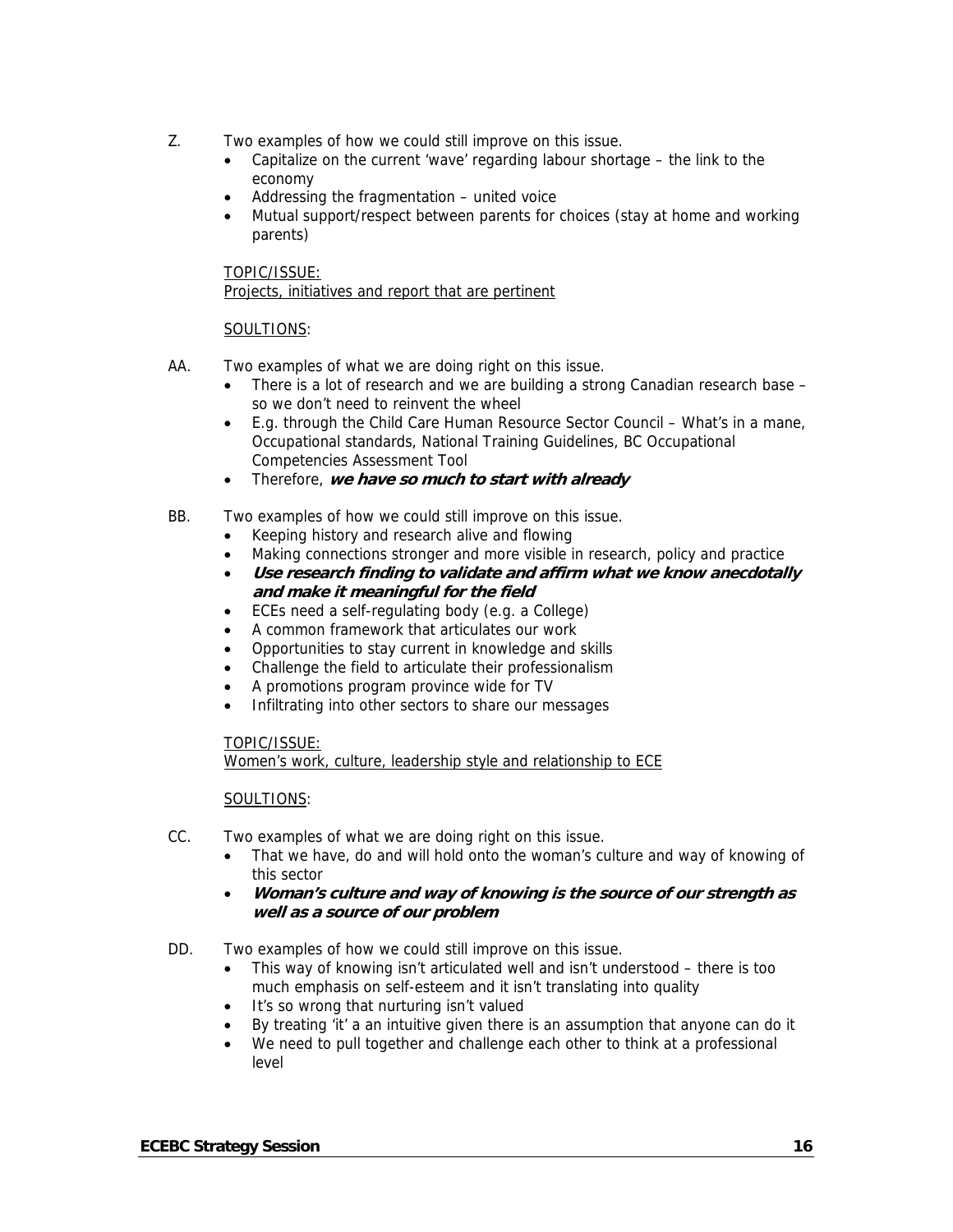- Long term professional development New Zealand has good research questions
- Teach and encourage reflective practice which empowers people to stand taller

#### TOPIC/ISSUE: Wages and working conditions

#### SOULTIONS:

- EE. Two examples of what we are doing right on this issue.
	- Working conditions good leadership/manager
	- Stated to speak out and be visible in the province  $-$  we have started the initiative around the wages and working conditions
	- We have a momentum going at present and need to build on this
- FF. Two examples of how we could still improve on this issue.
	- We need a powerful voice in our government treasury board level or policy level
	- Educate government, customers, business (which is a huge body of our population)
	- Look beyond the usual connections and partners (e.g. insurance agencies)
	- Stop whining and take proactive action articulate the word 'no' **value what you do – it's not free!**
	- Radio ads sponsored by businesses, message to parents in newsletters
	- Social marketing plan/education
	- Toolkit how will people get it online, person in the community, face to face (best way), travel through the province
	- Can we have alliances with other people Health Authorities?
	- Look for opportunities to get the message out

TOPIC/ISSUE: Regulating the field

#### SOULTIONS:

- GG. Two examples of what we are doing right on this issue.
	- There is some regulation
	- **Existing Code of Ethics**
- HH. Two examples of how we could still improve on this issue.
	- Raise standards of licensing and regulatory body
	- Fine the sector
	- Market credentialed ECE
	- Encourage signatures followed by ECE
	- Education and Advocacy around the value
	- How do we work with generational divide and provide quality professional development around understanding developmental levels of different generations
	- Require regulatory body to value and acknowledge a difference between leadership and practitioner – **the value for ECE is a social marketing plan**

#### TOPIC/ISSUE: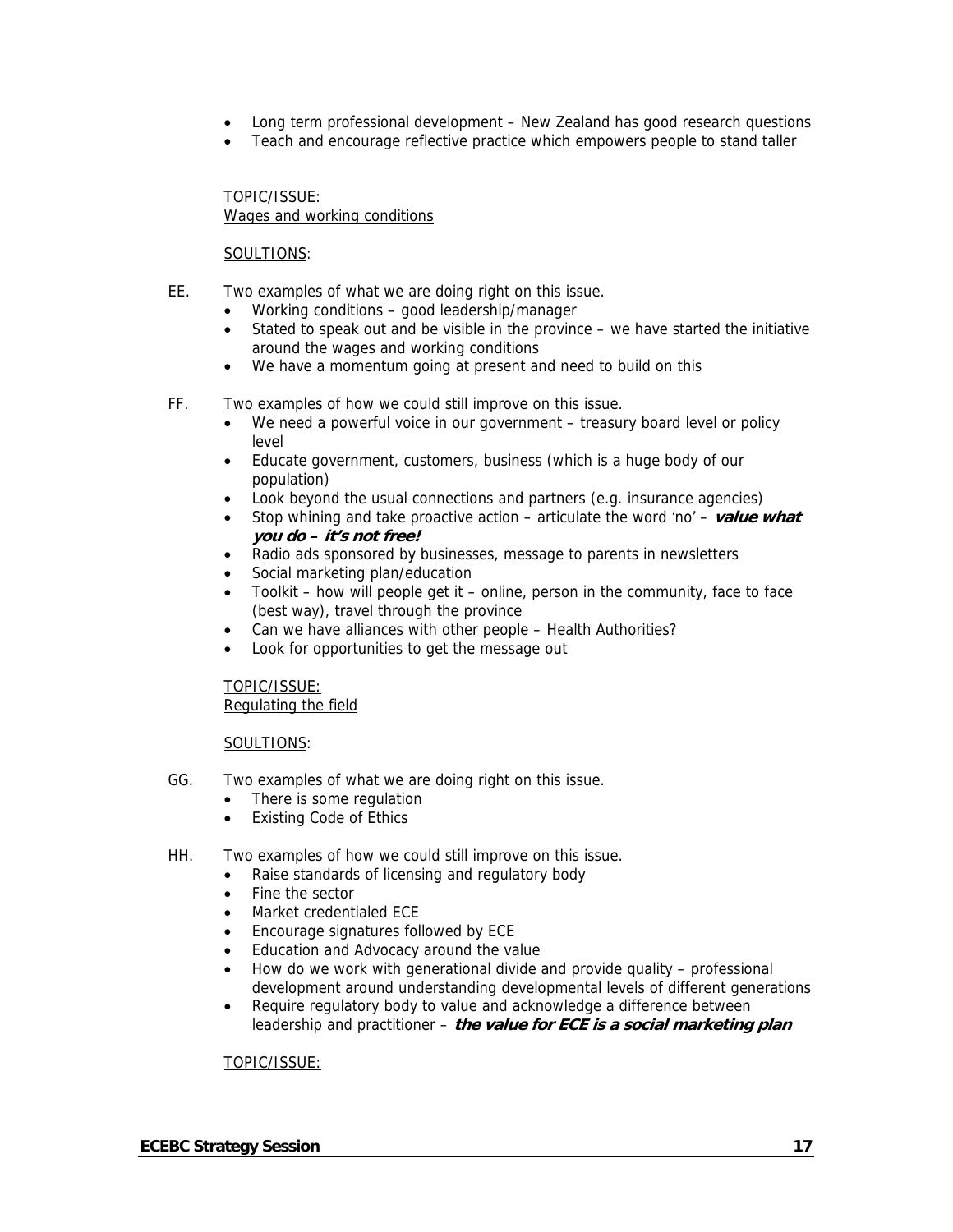#### The success of other sectors

#### SOULTIONS:

- II. Two examples of what we are doing right on this issue.
	- Recognizing similarities between nursing and teaching sectors and the pathway they've taken to success
	- The education and training that we have been committed to maintaining or building (based on evidence)
- JJ. Two examples of how we could still improve on this issue.
	- Marketing strategy and community and business relationship strategy that promotes the professionalism and value of the field
	- **Establish a core set of competencies pulling the whole field together in agreement**
	- Needs to be cohesive so that the public can see it in a cohesive way
	- Major recruitment campaign
	- Liaison to government, business, and community
	- ECEs need maturity, mentors, validation, national/provincial/community support, communication tools, using ECE after their name

TOPIC/ISSUE: Defining leadership

#### SOULTIONS:

- KK. Two examples of what we are doing right on this issue.
	- Living the process of leadership
	- Specific demands to be leaders in response to politics want to know what to do about taking risks and growing into a position of personal risks – need to trust the process
	- Isolation of leadership able to grow into it the first time and have strong connections with others – good staff helps
	- How to build leaders define leaders and leadership shared leadership with a structure to encourage leaders - mentoring

#### LL. Two examples of how we could still improve on this issue.

- Identify mentoring as an important goal but mentors need support
- New leaders from the field from different places and situations recognizing the potential in self and others
- Leadership comes in little ways **takes courage to be a leader** critical selfreflection necessary to engage in questioning practice and ideas – what pillars are needed?
- Need to look at self stress can push one to the edge and push one to critical reflection
- Learn to fall and get up fear and discomfort is involved
- **A mentoring framework is needed** to help people take the step to be mentors – to listen to educators about what they need

TOPIC/ISSUE: What is Quality?